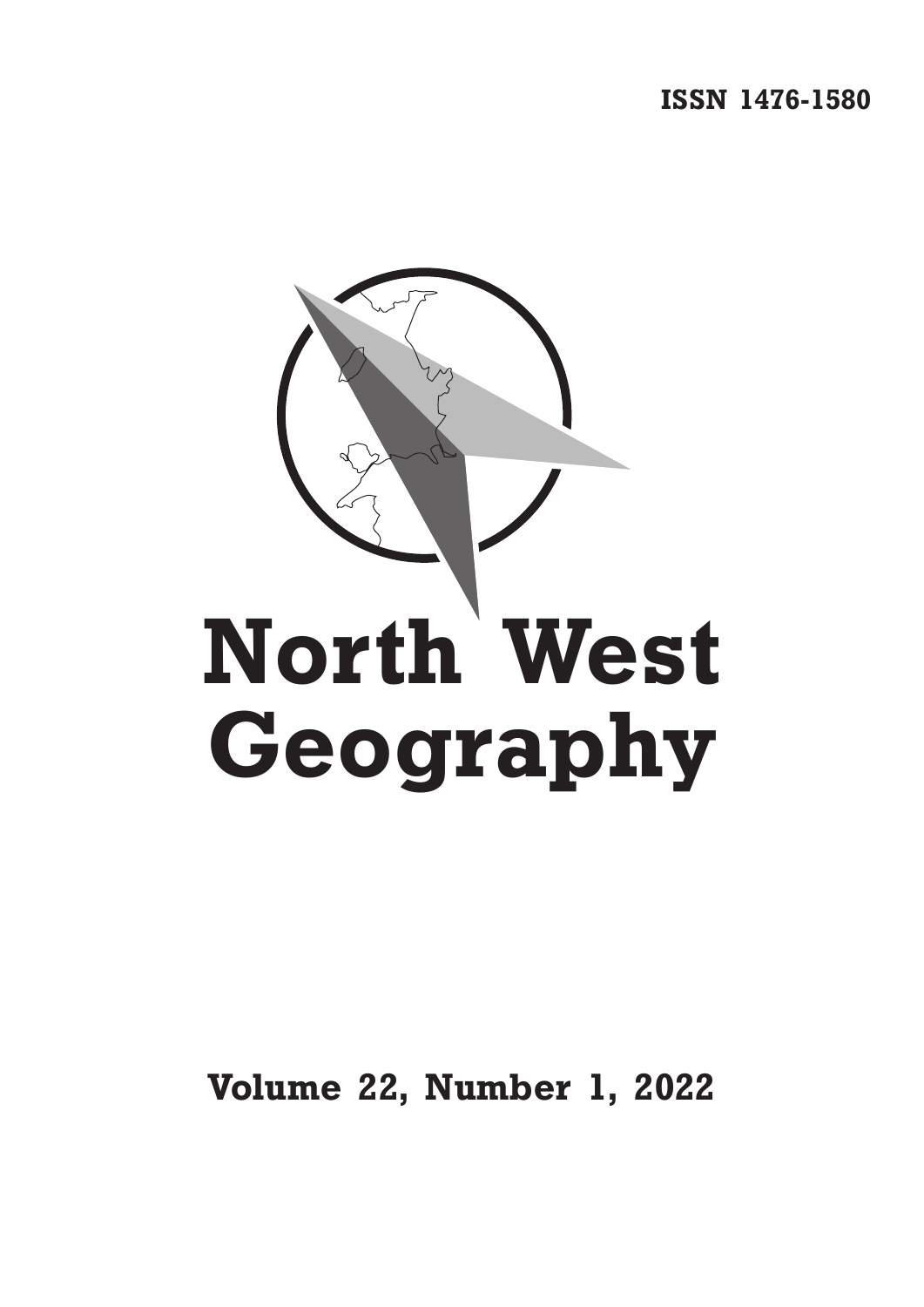# **Not a hair out of place? Embracing messy positionality when researching the geographies of hair in Greater Manchester**

# **Dr Samantha Wilkinson**

Manchester Metropolitan University [samantha.wilkinson@mmu.ac.uk](mailto:samantha.wilkinson%40mmu.ac.uk?subject=)

**Dr Catherine Wilkinson**  Liverpool John Moores University [c.wilkinson@ljmu.ac.uk](mailto:c.wilkinson%40ljmu.ac.uk?subject=)

### **Abstract**

In this paper, we respond to Folke's (2022) call for moving beyond 'shopping list' positionality. Instead, we utilise 'kitchen table reflexivity' and in/visible tools to develop reflexive qualitative research. To do so, we use researcher diary excerpts from our research exploring the geographies of hair (on the head, face and body) in Greater Manchester, UK. In particular, we reflect on: motivations for pursing the research topic; researcher voice; and building rapport with participants. By doing so, we provide meaningful engagement with positionality throughout different stages of a qualitative research project, avoiding static and hollow positionality statements.

## **Key words:**

Hair; Identity; Manchester; Place; Positionality

## **Introduction**

For quite some time now, influenced by feminist researchers, geographers have been urged to examine their positionality reflexively (Kobayashi, 2003); that is, to analytically scrutinise one's position in relation to the social and political context of their work, and to actively acknowledge that this position has an impact on the research process and outcome (Berger, 2015). Folkes (2022) recently called for researchers to move beyond 'shopping list' positionality, where a list of characteristics, for instance: gender, sexuality, age and ethnicity are typically stated in published research, and it is simply said whether or not the researcher shares these socio-demographic traits with participants (Reyes, 2020). Instead, Folkes (2022), developing the earlier work of Kohl and McCutcheon (2015), advocates for the use of 'kitchen table reflexivity' and in/visible tools to develop reflexive qualitative research. By this, Folkes (2022) refers to how talk allows researchers to outline shifts and adaptability in positionality as research progresses.

In this paper, we respond to Folke's (2022) call by reflecting on diary excerpts we kept when conducting research into the geographies of hair (on the head, face and body) in Greater Manchester, UK. Through doing so, we aim to bring to the fore how researcher positionality not only shapes research motivations, but situates the researcher and the 'researched', and impacts the creation and interpretation of data, thereby developing deeper discussions about the fluidity of positionality across the research process (Folkes, 2022).

This paper is structured as follows: first, we engage with literature on geographies of hair and identity. Following this, we cohere literature surrounding researcher positionality. We then bring together reflective researcher diary entries surrounding the following topics: deciding what to research; researcher voice; and building rapport. We draw the paper to a close by encouraging other qualitative researchers to provide candid accounts and reflect on their changing positionality, ensuring that these reflections are synthesised into their writing at all stages, be that theoretical, methodological and analytical.

## **Geographies of hair and identity**

Hair has been a research topic of interest to geographers, particularly due to how it varies over space and time. For instance, writing on the geographies of hair, Holton (2020) examines hair as a lens that reimagines the body's borders. He argues that hair is a fundamental agent in producing and representing the body, and that the presences and absences of hair influence, disturb, transform and transcend its margins. Holton (2020) posits that hair shapes corporeal understandings of appearance and can project identities and power beyond its physical limits. Further, drawing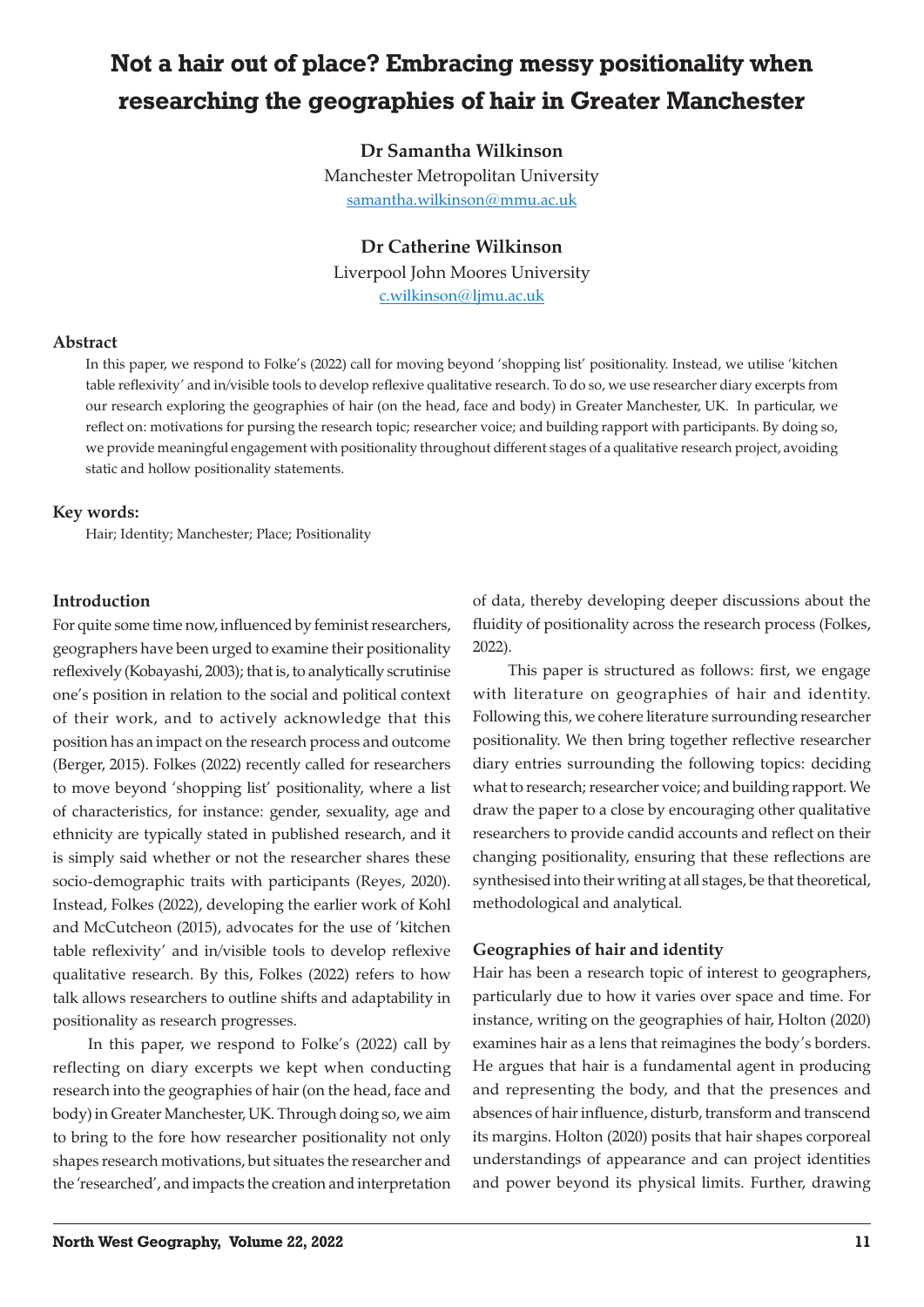on research conducted in the North West of England, human geographer Holmes (2014) explores the changeable materiality of hair. She illuminates how hair's chameleon abilities are the foundation upon which the contemporary hair fashion industry resides. Holmes (2014) contends that the materiality of hair inhibits its conformity to certain fashions. Holmes (2014:95) coins the term the 'palimpsest of hair', as a means of understanding hair as an inimitable record of a person's life which documents layer upon layer of previous hair fashions.

Further, with a specific focus on hair on the face and, more specifically, eyebrows, elsewhere we have argued that the everyday (little c) creative practice of eyebrow grooming is not only an important part of crafting and performing identity, particularly for Scouse (relating to Liverpool) women, but also an example of bottom-up placemaking in the city of Liverpool, UK. Through doing so, we challenged the negative commentary on the Scousebrow $^1$  in the press and social media by engaging people in discussions surrounding the personal significance of eyebrow shaping and styling (see Wilkinson *et al.*, 2019).

Hair, be it on your head, face or body, is recognised as one of the most malleable aspects of self-presentation (Hirschman, 2002). Earlier writing by Synott (1987) contends that hair serves as an important cultural artefact, because it is both public (typically visible to everyone) and personal (biologically linked to the body). Hair is a signifier of beauty and is a feature of many female protagonists (one has only to look at Disney characters such as Ariel in The Little Mermaid). Further, children's fairy tales have also led to the positioning of hair as a rite of passage – take, for instance, Rapunzel who, through letting down her long hair, enables the prince to climb up to the tower she is in, and they fall in love. Moreover, hair has been presented as a source of power. For instance, it was told that biblical character Samson would lose his superhuman strength if his hair was cut.

Though the above stories are, arguably, mythical or fantastical, hair grooming practices do provide some evidence for these claims. For instance, styling practices (such as straightening hair, curling hair, or placing hair in different styles) enables people to exercise control over their self-images (see Rook, 1985). Hair styles may be deemed more or less appropriate for different situations. For instance, one may wear their hair up for a sophisticated formal event, whilst one may also wear their hair up, though in an informal style, for a sporting event. For the 'wearer', hair can be considered to have special, almost magical, transformative powers (Rook, 1985) – a person may receive comments on how 'different' they look when they change the colour or cut of their hairstyle.

Further, hairstyles can be used to effect or signal a change in the inner self (see McAlexander and Schouten, 1989). Indeed, French fashion designer Coco Chanel famously stated: "a woman who cuts her hair is about to change her life". For example, one may change the colour or cut of their hair after a relationship break up to signify a 'new me', or even before a special event to be the 'best version of me'. Hair can also be seen as a tool of power. Both women and men can seek power through both resisting and accommodating mainstream norms for hair (Weitz, 2001), including certain hairstyles and dyeing practices. For instance, certain schools and colleges may promote only 'natural' hair colours, and someone who has their hair brightly coloured may be seen to 'rebel' against the social norms established by dominant culture. Not only this, but hair can be seen as a social signifier: it may define the self on a religious, political, economic, social and sexual spectrum (Synnott, 1987).

Hair is central aspect of appearance and self-image for many people, along with a form of place-making, understandably therefore hair loss can have a negative impact on self-esteem, body image and confidence. We have thus previously argued for an advancement of qualitative research to focus on the absence, as well as the presence, of hair (Wilkinson and Wilkinson, 2019). Having brought together literature on the geographies of hair and identity, we now engage with literature relating to researcher positionality.

#### **Researcher positionality**

Influenced by feminist researchers, human geographers have become familiar with examining their positionality reflexively (Kobayashi, 2003); this means that they should analytically scrutinise their positionality, and actively acknowledge that this position has an impact on the research process and outcome (Berger, 2015). As Hurd (1998) notes, being self-reflexive during the research process is beneficial for facilitating more complex and layered understandings. However, we claim that a consideration of positionality must go beyond unmasking the key, 'categorical' frames of social subjectivities: that is, class, gender, race and ethnicity (Noble, 2009), if it wishes to grapple adequately with the

<sup>1:</sup> A style of eyebrow, commonly seen in Liverpool, UK, where messiness of positionality. the thickness of the brow is exaggerated with a very dark pencil.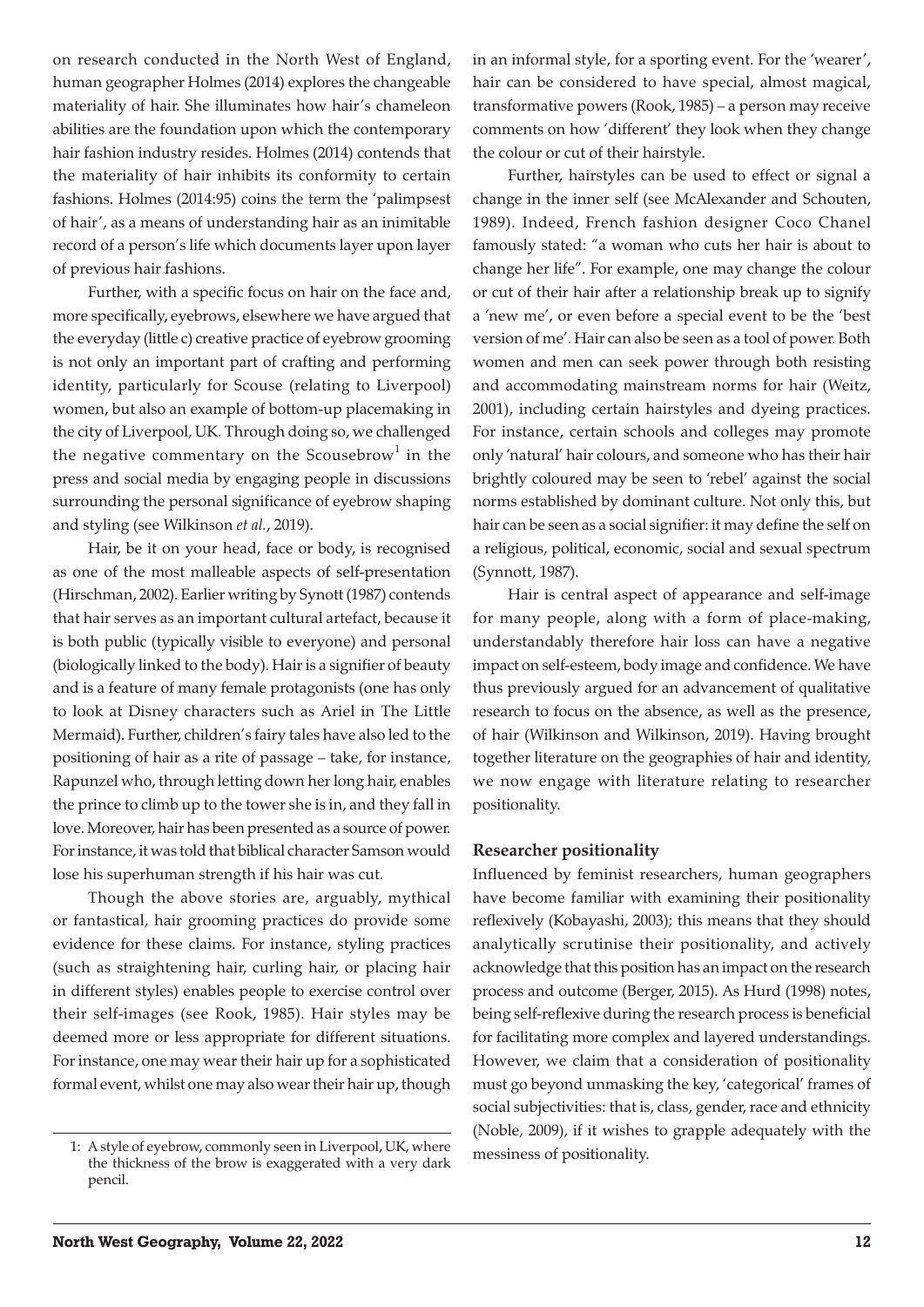Folkes (2022) recently argued for researchers to move beyond 'shopping list' positionality, instead using what Kohl and McCutcheon (2015) call 'kitchen table reflexivity'. Both Folkes (2022) and Kohl and McCutcheon (2015) encourage researchers to explore their positionality and its relationship to their research through formal and informal conversations with other researchers and participants. Kohl and McCutheon (2015) contend that everyday talk with others furthered their understandings of their fluid identities in relation to their participants. Through having such conversations, a researcher is able to more critically interrogate their identity, instead of simply reducing it to a 'laundry list' of perceived similarities and differences between a researcher and their participants (Kohl and McCutheon, 2015). Folkes (2022) maintains that researcher positionality not only shapes research motivations, but it also situates the researcher and the researched, thereby impacting on data production and analysis.

The ways in which the appearance of the researcher, beyond relatively fixed attributes, such as race and gender, shapes research encounters have been largely neglected in the literature. There are certain exceptions. Throsby and Evans (2013:339), as "women whose bodies would in some circumstances be identified as fat/overweight/obese" reflect on moments where they, as part of the research encounter, found themselves as both complicit actors in fat-phobic contexts and the objects of anti-fat sentiment. Further, Jansson (2010:21), conducting research with a Southern nationalist movement, argues that his "straight appearance" helped make participants feel comfortable with him. The author speculates that if his appearance had given participants reason to suspect he was gay, he would have been received differently. Additionally, Spanger (2012), conducting research into female Thai migrants selling sexual services in Denmark, investigates how looks and bodily practices become important when conducting research. Spanger (2012) writes how, aware of how the intersection of the categories of race and gender could position her as a sex worker from the male customers' gaze, she decided not to wear 'sexy' or 'provocative' clothing during her visits to bars at night. Instead, in order to perform 'another' femininity, she opted to wear jeans and a jumper, with a polo neck.

Recognising this the dearth of attention in the positionality literature to researcher appearance, Wilkinson (2016) has urged researchers to pay attention to the appearance of the researcher beyond key meta-categories such as age, class, gender and ethnicity, to include what she term 'embellishments'; for instance: make-up, hair extensions, fake nails and false eyelashes. She considered

how these functioned as signifiers of her personality to the young participants in her study, resulting in building rapport with participants and eliciting rich data. Having engaged with literature on researcher positionality which moves beyond 'shopping list' positionality (Folkes, 2022), we now reflect on our positionality in relation to three key topics: motivations for pursuing the research topic; researcher voice; and building rapport.

# **Motivations for researching the geographies of hair in Greater Manchester**

When discussing positionality in qualitative research, it is important to be candid about how the researcher came to their research area, which is often driven by personal experiences (our in/visible tools) and motivation (Folkes, 2022). Whilst often not the case, we argue, in line with Folkes (2022), that consideration of positionality should be woven in from the very beginning of the research process:

I came to this research topic from my own lived experience of living with alopecia (hair loss) from the age of 7. Throughout my life, I have felt the importance of hair to identity through the experience of losing my hair, and seeing the impact hair loss has on confidence, and selfesteem. Yet, for me, wigs were a very important way that I could change my appearance, and 'become' someone different. I could choose the length / colour of my wig to reflect how I wanted to feel and be perceived. I felt I had a control over my appearance which I had lost from my hair falling out. My mum had also previously experienced hair loss from undergoing chemotherapy. As such, I had a desire to find out about the embodied, emotional and affective experience of not only having natural hair, but also of experiencing hair loss, and wig wearing. Greater Manchester was an important area to research for me, having lived here for the last 14 years and seeing many changing hair trends and styles in that time  $(SW)^2$ .

My interest in the research topic of hair stemmed from my degree on Fashion Brand Management and my general interest in fashion and identity. Over the years, and particularly in my 20s, I took a keen interest in my own hair, and dyed it a range of colours including blonde, brown, red, black and pink. I also styled it in a range of ways including straight, curly and plaited, and regularly attended the hairdressers. Now, in my 30s my relationship with my hair has changed. I am much more interested in preserving its health and strength, and have it coloured professionally a few times a year. I now consider visiting the hairdressers as self-care and enjoy the experience of having my hair cut and coloured almost more so than the end product. Regarding the setting of Greater Manchester, I lived in North Manchester (Middleton) for a couple of years, and have frequented various other parts of Manchester for days and nights out over the last decade, though I consider myself a visitor to the city as opposed to a Mancunian, even whilst I was living there (CW).

<sup>2:</sup> Letters in the brackets denote the researcher's initials.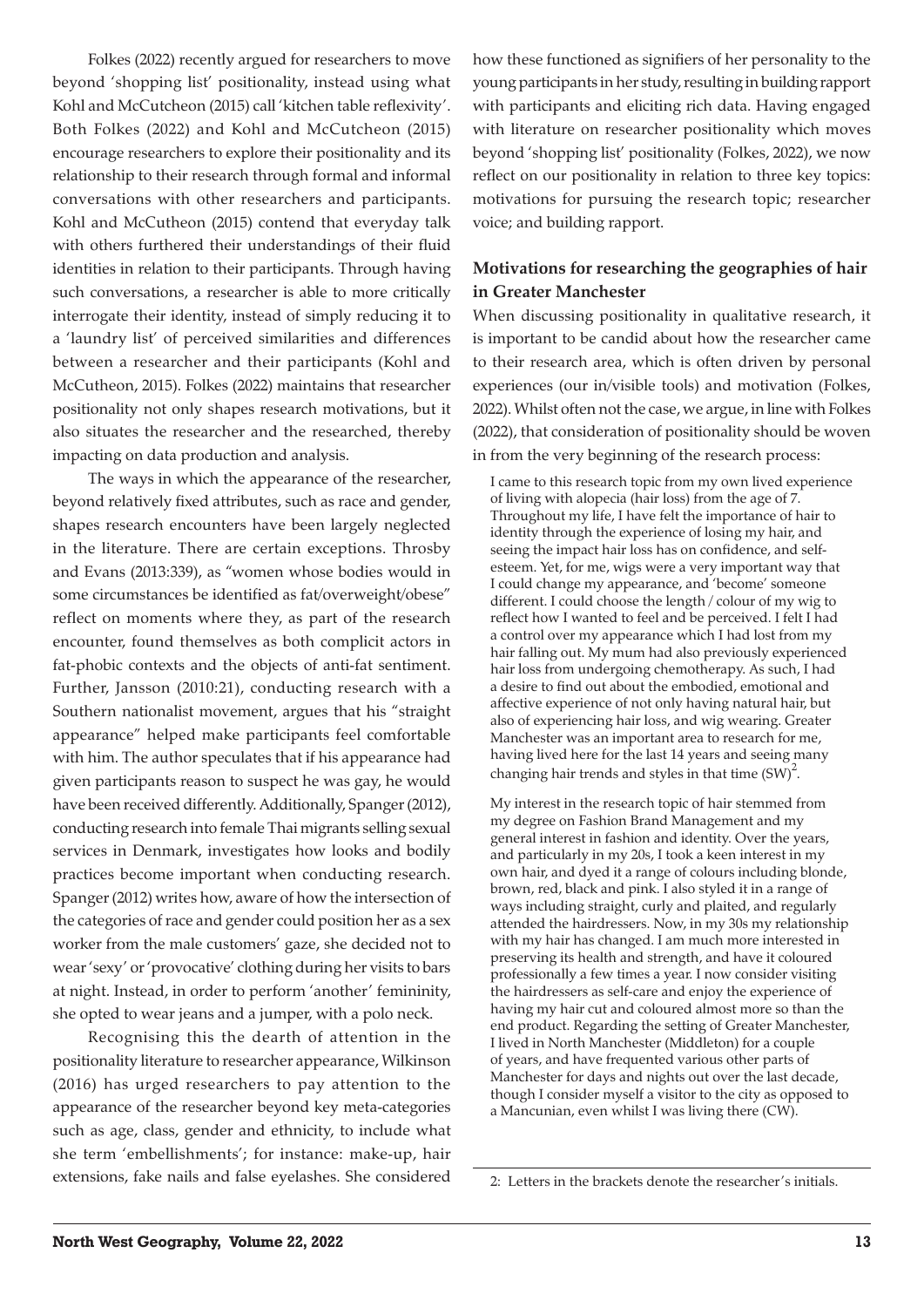From the above excerpts, it could be said that we were undertaking a 'backyard ethnography' – a phrase used to refer to researchers who are studying a world with which they are already familiar (Heley, 2011:219). As Loughran and Mannay (2018) argue, all researchers have stories to tell about why they chose to research particular topics, with there often being a direct, uncomplicated link between personal experience and research agenda. Though researchers may feel vulnerable about telling their own stories, it should be recognised that such stories are not peripheral to the research; indeed, our research is embedded in our selves (Loughran and Mannay, 2018). It is worth remembering that the research topic is often what keeps a researcher motivated to continue when they may be facing hurdles and barriers during the research process (Loughran and Mannay, 2018), and why we often advise our dissertation students to choose a topic they are passionate about. By being explicit about how our positionality shaped our desires to research the geographies of hair in Greater Manchester, we hope to lead to a shift in the conceptualisation of the researcher as solely "an unfortunate necessity for the production of research" to the "beating heart" of research (Loughran and Mannay, 2018:1).

## **Researcher voice**

When conducting qualitative research, it is important not to overlook geographical elements of positionality and the opportunities and/or challenges this brings (Heley, 2011). We are both originally from the South West of England, and as such one of the visible (or rather audible) tools from our ethnographic toolkits was our accents (see Reyes, 2020). This was notably distinct from the majority of participants' accents who were Mancunian. As soon as we spoke with a South-West English accent, we were actively positioned or, in the case of Catherine below, positioned ourselves, as 'not-Mancunian' and therefore 'other':

Today I had one participant state that they could tell I was not 'from around here'. A few other participants said that I sounded 'posh', perhaps reflective of an imaginary North-South divide, where people from the South of England are perceived as more privileged than their northern counterparts (SW).

I was born in Devon, living in Sidmouth, a small residential town. I lived there until I was eighteen, after which my family moved to Rutland, East Midlands. Consequently, I possess a neutral southern accent and hold a different dialect to many people who I come across in Manchester (despite of course being a diverse city). Some phrases I have heard people use such as 'brew' (cup of tea), 'ginnel' (alley way), set me apart from others and are words I don't feel comfortable incorporating into my own dialect as I don't feel like using them would 'suit me' (CW).

Whilst the significance of accent in developing research relationships has largely gone unnoticed in the literature, Hall (2014), based on research conducted into geographies of families and intimate relations, remarks how she was positioned as an outsider, due to her regional (Yorkshire) accent, marked by her 'flat vowels'. Indeed, Boland (2010:17) contends that "sound is an important, if not defining element in the constitution of identity. Those who possess the appropriate accent/dialect are deemed to rightfully belong while those exhibiting a vocal deemed out of place are consequently sonically excluded". Researchers often aim to be insiders in the culture of their participants, perceiving that minimal social distance offers the basis for rapport (Duncombe and Jessop, 2008). We contend that being perceived as slightly 'different' from our participants (for instance, in terms of our accents, and where we were brought up) was beneficial. Being viewed as somewhat quirky and exotic, participants were intrigued by us and what we did, which we argue motivated some of them to take part in our research. In some instances then, difference, rather than sameness, facilitated productive research relationships. This was something Loftus (2009) found when undertaking research with Northshire police officers, although not in relation to voice. The author contends that being a female, and a health-conscious vegetarian, she did not blend in easily with the male dominated police force that ate various takeaways. However, for Loftus (2009), this 'quirkiness' facilitated access.

## **Building rapport with participants**

Folkes (2022) contends that invisible characteristics such as sharing personal stories with participants can work to alleviate power differences between researcher and participant, as rapport can be established. We reflect on this in the below 'kitchen table' discussion of our researcher positionality (Kohl and McCutcheon, 2015):

**SW:** We have a prospective participant who would like to discuss her experience of hair loss, but she questioned whether she would be eligible to take part in the study due to not having hair. I told her about my own experiences with hair loss and that absolutely she would be included in the study, and we would love to hear her perspectives.

**CW:** Yes, that's great. Would be fantastic to have her involved. I think it would be great if you could interview her, as you would be able to relate more to her story.

**SW:** Actually, I think it may be better for you to interview her, as I might take some things she said for granted, whereas you may ask more curious questions.

In the above exchange, we reflect on how we were able to strategically utilise our visible ethnographic toolkit (see Reyes, 2020), to draw upon our appearance, particularly our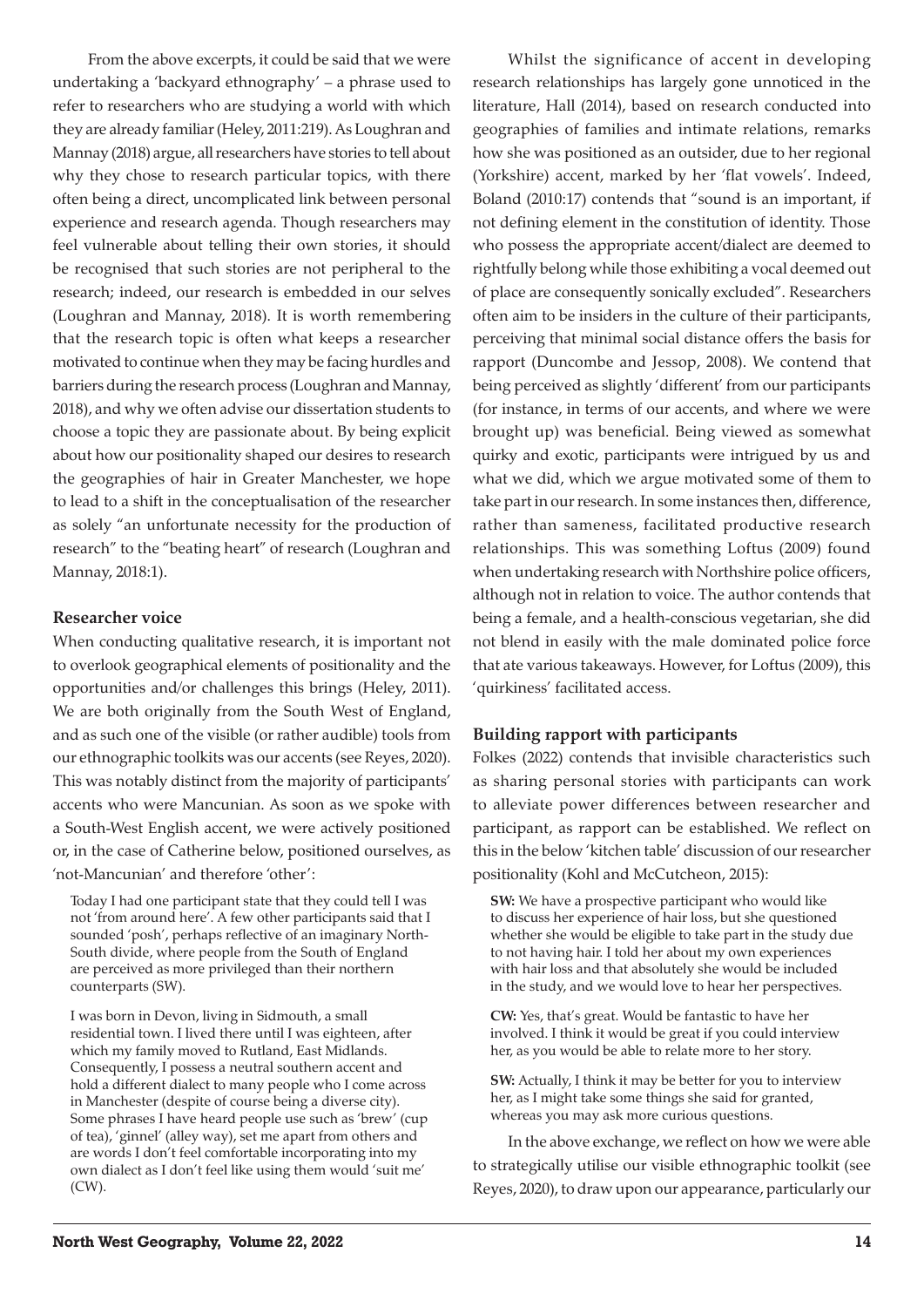hair, or lack of, as a tool to connect with participants and build rapport. Samantha, living with hair loss, highlights that she was able to draw on this element of her positionality to connect with participants who may have experienced hair loss, enabling them to be recruited to the study. Alopecia is emotionally charged, and the individual experiencing it may feel emotions such as grief, loss and pain (Bhargava *et al.*, 2015). Papadopolous and Bor (1999) argue that mourning for one's 'normal' appearance may be part of the coping process for those with alopecia. It is thus important that if a researcher has lived experience that they can share their experiences with participants and make their positionality explicit. In addition to visible tools, such as the presence or absence of hair, throughout the research process we found it pivotal to utilise 'invisible tools' (Reyes, 2010), such as sharing personal stories, in order for participants to be able to relate to us (Folkes, 2022). In our research, it would have been easy to position Samantha as an 'insider' to any participants experiencing hair loss, and Catherine as an 'outsider'. However, as Folkes (2022) discusses, it is important to move beyond simplistic binaries of insider and outsider status. As can be seen through the above exchange, we decided it would be more fruitful for Catherine to interview this participant. Due to Catherine not having lived experience of hair loss, it was felt that she may naturally ask more curious questions, as she would not take any responses for granted, whereas Samantha felt that she, as an 'insider', might be guilty of this.

## **Conclusions**

In this paper, we have responded to Folkes' (2022) recent call for researchers to move beyond 'shopping list' positionality, instead using kitchen table reflexivity and in/visible tools to develop reflexive qualitative research (Kohl and McCutcheon, 2015; Reyes, 2010). We did so by: making explicit how our positionalities shaped our desires to research the geographies of hair in Greater Manchester; bringing to the fore the importance of researcher voice; and discussing how our positionalities facilitated us in building rapport with participants.

Through doing so, we have demonstrated, following Folkes (2022), that much can be learned from paying attention to the transient nature of the influence of researcher positionality on the research process. Echoing Folkes (2022), we conclude by encouraging other qualitative researchers to provide candid accounts about the messiness of positionality in the research process, and to reflect on their changing positionalities, ensuring that these reflections are synthesised into their writing at all stages, be that theoretical, methodological and analytical.